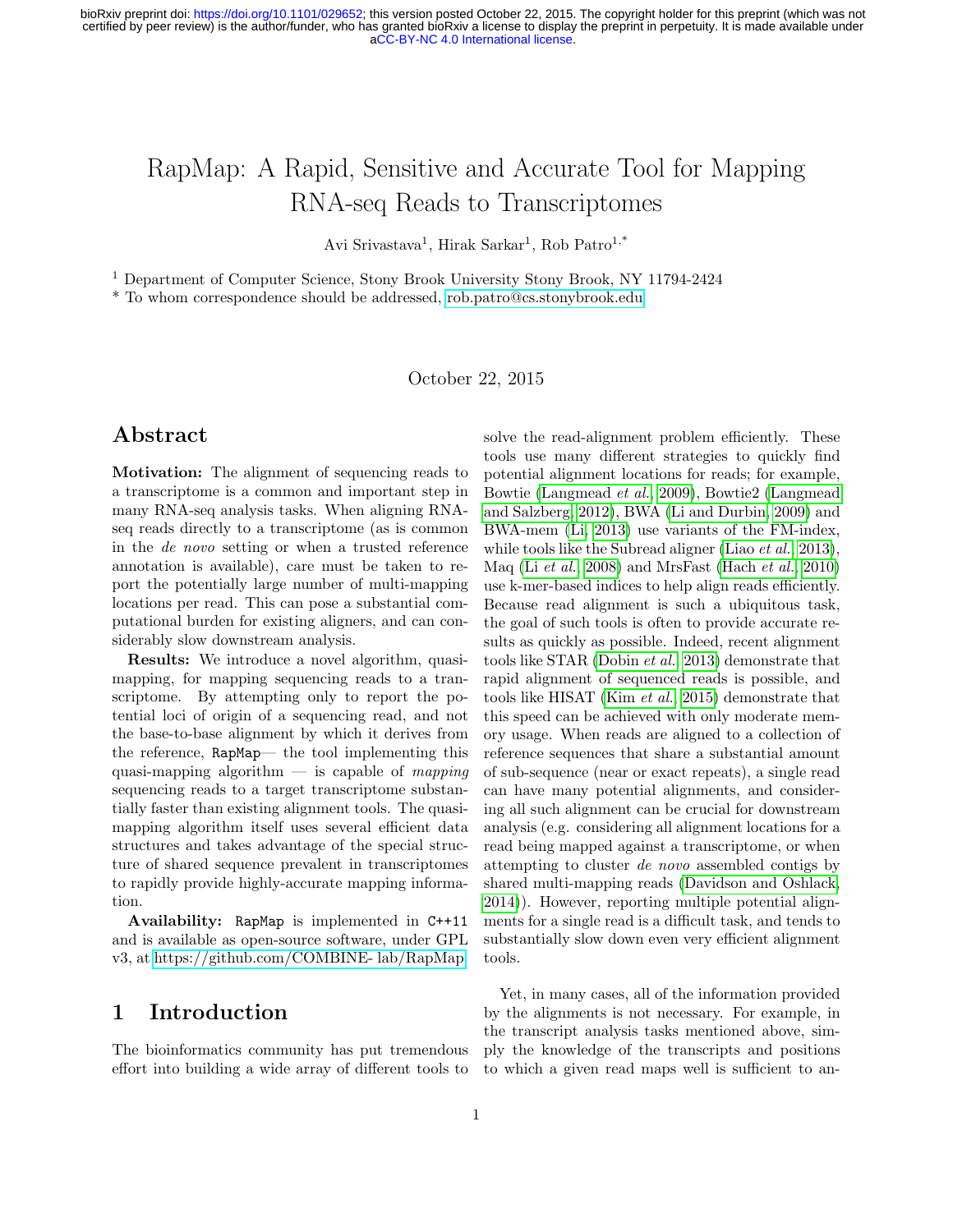swer the questions being posed. In support of such "analysis-oriented" computation, we propose a novel algorithm, called quasi-mapping, implemented in the tool RapMap, to solve the problem of mapping sequenced reads to a target transcriptome. This algorithm is considerably faster than state-of-the-art aligners, and achieves its impressive speed by exploiting the structure of the transcriptome (without requiring an annotation), and eliding the computation of full-alignments (e.g. CIGAR strings). Further, our algorithm produces mappings that meet or exceed the accuracy of existing popular aligners under different metrics of accuracy. Finally, we demonstrate how the mappings produced by RapMap can be used in the downstream analysis task of transcript-level quantification from RNA-seq data, by modifying the Sailfish [\(Patro](#page-10-4) et al., [2014\)](#page-10-4) tool to take advantage of quasi-mappings, as opposed to raw k-mer counts, for transcript quantification.

### <span id="page-1-0"></span>2 Methods

The quasi-mapping algorithm, implemented in the tool RapMap, is a new mapping technique to allow the rapid and accurate mapping of "short" fragments to a target transcriptome. The quasi-mapping algorithm exploits a combination of data structures — a hash table, suffix array  $(SA)$ , and efficient rank data structure. It takes into account the special structure present in transcriptomic references, as exposed by the suffix array, to enable ultrafast and accurate determination of the likely loci of origin of a sequencing read. Rather than a standard alignment, quasi-mapping produces what we refer to as read mapping information. In particular, it provides, for each query (fragment), the reference sequences (transcripts), strand and position from which the query may have likely originated. In many cases, this mapping information is sufficient for downstream analysis. For example, tasks like transcript quantification, clustering of de novo assembled transcripts, and filtering of potential target transcripts can be accomplished with the mapping information provided by the quasi-mapping procedure. However, this method does not compute the base-to-base alignment between the query and reference. Thus, such mappings may not be appropriate in every situation in which alignments are currently used (e.g. variant detection).

Quasi-mapping Quasi-mapping makes use of two main data structures, the generalized suffix array  $SA[T]$  [\(Manber and Myers, 1993\)](#page-10-5) of the transcriptome T, and a hash table h mapping each k-mer occurring in T to its suffix array interval (by default  $k = 31$ ). Additionally, we must maintain the original text T upon which the suffix array was constructed, and the name and length of each of the original transcript sequences. T consists of a string in which all transcript sequences are joined together with a special separator character. Rather than designating a separate terminator  $\hat{\mathcal{S}}_i$  for each reference sequence in the transcriptome, we make use of a single separator \$, and maintain an auxiliary rank data structure which allows us to map from an arbitrary position in the concatenated text to the index of the reference transcript in which it appears. We use the rank9b algorithm and data structure of [Vigna](#page-10-6) [\(2008\)](#page-10-6) to perform the rank operation quickly.

Quasi-mapping determines the mapping locations for a query read  $r$  through repeated application of  $(1)$ determining the next hashable k-mer that starts past the current query position, (2) computing the maximum mappable prefix (MMP) of the query beginning with this k-mer, and then (3) determining the next informative position (NIP) by performing a longest common prefix (LCP) query on two specifically chosen suffixes in the suffix array.

The algorithm begins by hashing the k-mers of  $r$ , from left-to-right (a symmetric procedure can be used for mapping the reverse-complement of a read), until some k-mer  $k_i$  — the k-mer starting at position i within the read — is present in  $h$  and maps to a valid suffix array interval. We denote this interval as  $I(k_i) = [b, e]$ . Because of the lexicographic order of the suffixes in the suffix array, we immediately know that this k-mer is a prefix of all of the suffixes appearing in the given interval. However, it may be possible to extend this match to some longer substring of the read beginning with  $k_i$ . In fact, the longest substring of the read that appears in the reference and is prefixed by  $k_i$  is exactly the maximum mappable prefix (MMP) [\(Dobin](#page-9-3) et al., [2013\)](#page-9-3) of the suffix of the read beginning with  $k_i$ . We call this maximum mappable prefix  $MMP_i$ , and note that it can be found using a slight variant of the standard suffix array binary search [\(Manber and Myers, 1993\)](#page-10-5) algorithm. For speed and simplicity, we implement the "simple accelerant" binary search variant of [Gus](#page-9-6)[field](#page-9-6) [\(1997\)](#page-9-6). Since we know that any substring that begins with  $k_i$  must reside in the interval  $[b, e)$ , we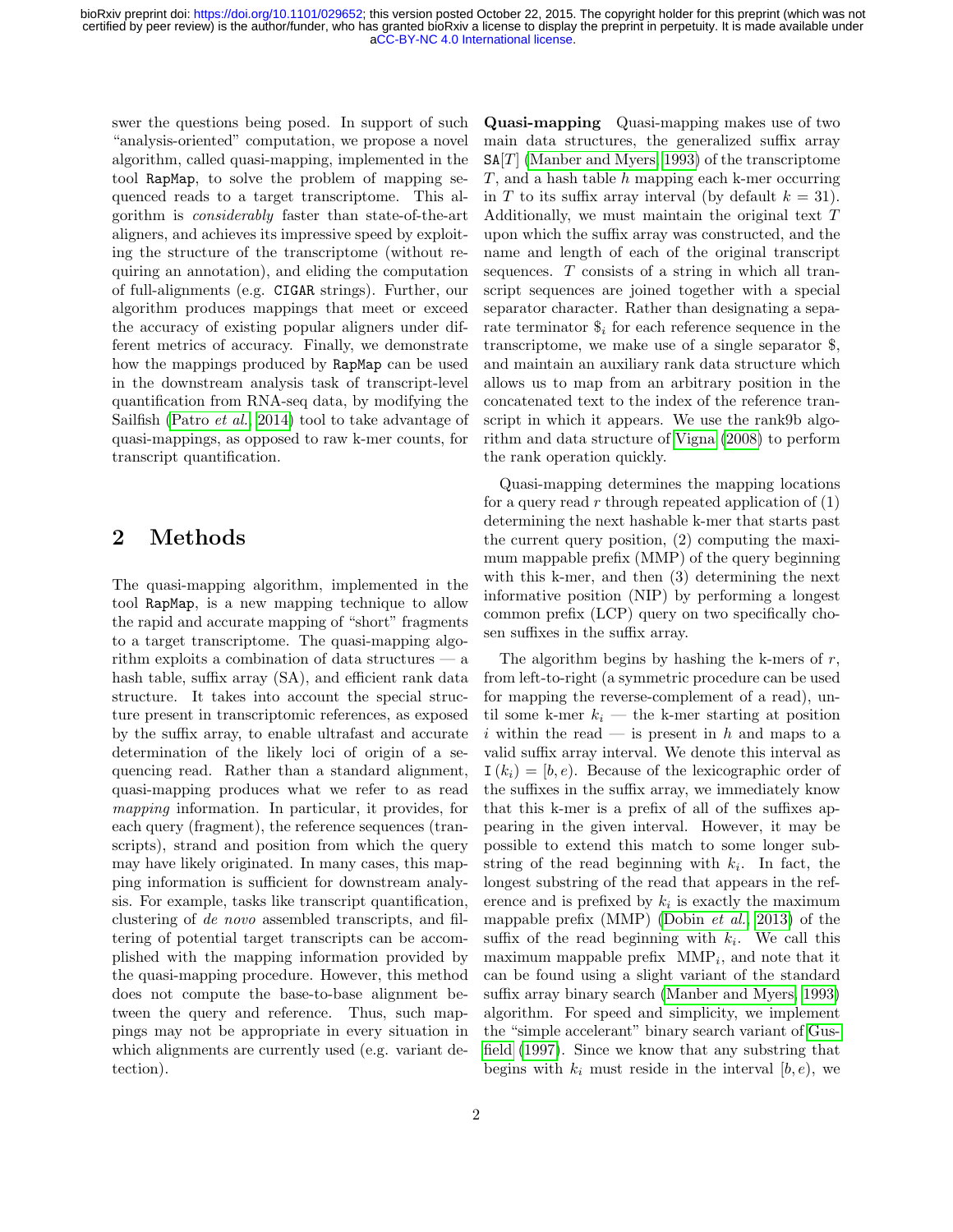

Figure 1: The transcriptome (consisting of transcripts  $t_1, \ldots, t_6$ ) is converted into a \$-separated string, T, upon which a suffix array,  $SA[T]$ , and a hash table, h, are constructed. The mapping operation begins with a k-mer (here,  $k = 3$ ) mapping to an interval [b, e) in SA[T]. Given this interval and the read, MMP<sub>i</sub> and  $NIP(MMP<sub>i</sub>)$  are calculated as described in section [2.](#page-1-0) The search for the next hashable k-mer begins k bases before  $NIP(MMP_i)$ .

can restrict the  $\text{MMP}_i$  search to this region of the suffix array, which is typically very small.

After determining the length of  $MMP_i$  within the read, one could begin the search for the next mappable suffix array interval at the position following this MMP. However, though the current substring of the read will differ from all of the reference sequence suffixes at the base following  $\text{MMP}_i$ , the suffixes occurring at the lower and upper bounds of the suffix array interval corresponding to  $MMP_i$  may not differ from each other (See Figure [1\)](#page-2-0). That is, if  $I(MMP_i) = [b', e')$  is the suffix array interval corresponding to  $MMP_i$ , it is possible that  $|LCP(T[SA [b']], T[SA [e'-1]]))| > |MMP_i|$ . In this case, it is most likely that the read and the reference sequence bases following  $\text{MMP}_i$  disagree as the result of a sequencing error, not because the (long) MMP discovered between the read and reference is a spurious match. Thus, beginning the search for the next MMP at the subsequent base in the read may not be productive, since the matches for this substring of the query may not be informative — that is, such a search will likely return the same (relative) positions and set of transcripts. To avoid querying for such substrings, <span id="page-2-0"></span>we define and make use of the notion of the next informative position (NIP). For a maximum mappable prefix MMP<sub>i</sub>, with  $I(MMP_i) = [b', e')$ , we define  $\text{NIP}(\text{MMP}_i) = |\text{LCP}(\text{T}[\text{SA}[b']] , \text{T}[\text{SA}[e'-1]]))| + 1.$ Intuitively, the next informative position of prefix  $\text{MMP}_i$  is designed to return the next position in the query string where a suffix array search is likely to yield a set of transcripts different from those contained in  $I(MMP<sub>i</sub>)$ . To compute the longest common prefix between two suffixes when searching for the NIP, we use the "direct min" algorithm of Ilie [et al.](#page-9-7) [\(2010\)](#page-9-7). We found this to be the fastest approach. Additionally, it doesn't require the maintainence of an LCP array or other auxiliary tables aside from the standard suffix array.

Given the definitions we have explained above, we can summarize the quasi-mapping procedure as follows (an illustration of the mapping procedure is provided in Figure [1\)](#page-2-0). First, a read is scanned from left to right (a symmetric procedure can be used for mapping the reverse-complement of a read) until a k-mer  $k_i$  is encountered that appears in  $h$ . A lookup in h returns the suffix array interval  $I(k_i)$  corresponding to the substring of the read consisting of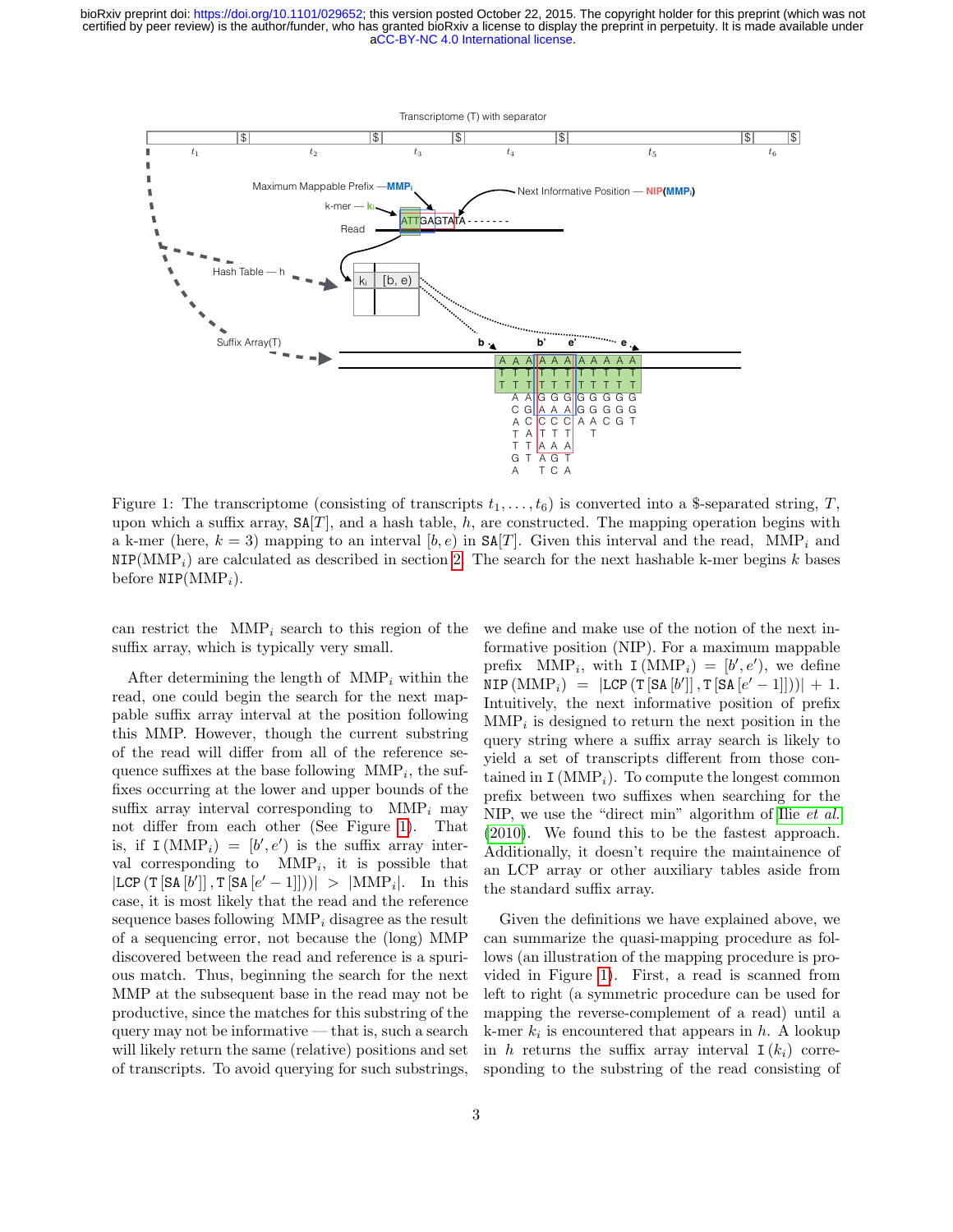this k-mer. Then, the procedure described above is used to compute  $\text{MMP}_i$  and  $\ell = \text{NIP}(\text{MMP}_i)$ . The search procedure then advances to position  $i + \ell - k$ in the read, and again begins hashing the k-mers it encounters. This process of determining the MMP and NIP of each processed k-mer and advancing to the next informative position in the read continues until the next informative position exceeds position  $l_r - k$  where  $l_r$  is the length of the read r. The result of applying this procedure to a read is a set  $S = \{(q_0, o_0, [b_0, e_0)), (q_1, o_1, [b_1, e_1)), \dots\}$  of query positions, MMP orientations, and suffix array intervals, with one such triplet corresponding to each MMP.

The final set of mappings is determined by a consensus mechanism. Specifically, the algorithm reports the set of transcripts that appear in every suffix array interval appearing in S. These transcripts, and the corresponding strand and location on each, are reported as quasi-mappings of this read. These mappings are reported in a samtools-compatible format in which the relevant information (e.g. target id, position, strand, pair status) is computed from the mapping. In the next section, we analyze how the quasi-mapping algorithm described above compares to other aligners in terms of speed and mapping accuracy.

### <span id="page-3-1"></span>3 Mapping speed and accuracy

To test the practical performance of quasi-mapping, we compared RapMap against a number of existing tools, and analyzed both the speed and accuracy of these tools on synthetic and experimental data. Benchmarking was performed against the popular aligners Bowtie2 [\(Langmead and Salzberg, 2012\)](#page-9-1) and STAR [\(Dobin](#page-9-3) et al., [2013\)](#page-9-3) and the recentlyintroduced pseudo-alignment procedure used in the quantification tool Kallisto [\(Bray](#page-9-8) et al., [2015\)](#page-9-8). All experiments were performed on a 64-bit linux server with 256GB of RAM and 4 x 6-core Intel Xeon E5- 4607 v2 CPUs (with hyper-threading) running at 2.60GHz. Wall-clock time was recorded using the time command.

In our testing we find that Bowtie 2 generally performs well in terms of reporting the true read origin among its set of multi-mapping locations. However, it takes considerably longer and tends to return a larger set of multi-mapping locations than the other methods. In comparison to Bowtie 2, STAR is substantially faster but somewhat less accurate. RapMap



<span id="page-3-0"></span>Figure 2: The time taken by Bowtie2, STAR and RapMap to process the synthetic data using varying numbers of threads. RapMap processes the data substantially faster than the other tools, while providing results of comparable or better accuracy.

achieves accuracy comparable or superior to Bowtie 2, while simultaneously being much faster than even STAR. Though, for reasons stated below, we don't benchmark the runtime of pseudo-alignment directly, we find that quasi-mapping and pseudo-alignment are similar in terms of speed. In fact, for both of these methods, simply writing the output to disk tends to dominate the time required for large input files with significant multi-mapping. This is due, in part, to the verbosity of the standard SAM format in which results are reported, and suggests that it may be worth developing a more efficient and succinct output format for mapping information.

### 3.1 Speed and accuracy on synthetic data

To test the accuracy of different mapping and alignment tools in a scenario where we know the true origin of each read, we generated data using the Flux Simulator [\(Griebel](#page-9-9) et al., [2012\)](#page-9-9). This synthetic dataset was generated for the human transcriptome from an annotation taken from the ENSEMBL [\(Cun](#page-9-10)[ningham](#page-9-10) et al., [2015\)](#page-9-10) database consisting of 86, 090 transcripts corresponding to protein-coding genes. The dataset consists of  $\sim$  48 million 76 base pair, paired-end reads. The detailed parameters used for the Flux Simulator can be found in Appendix [A.2.](#page-11-0)

When benchmarking these methods, reads were aligned directly to the transcriptome, rather than to the genome. This was done because we wish to benchmark the tools in a manner that is applicable when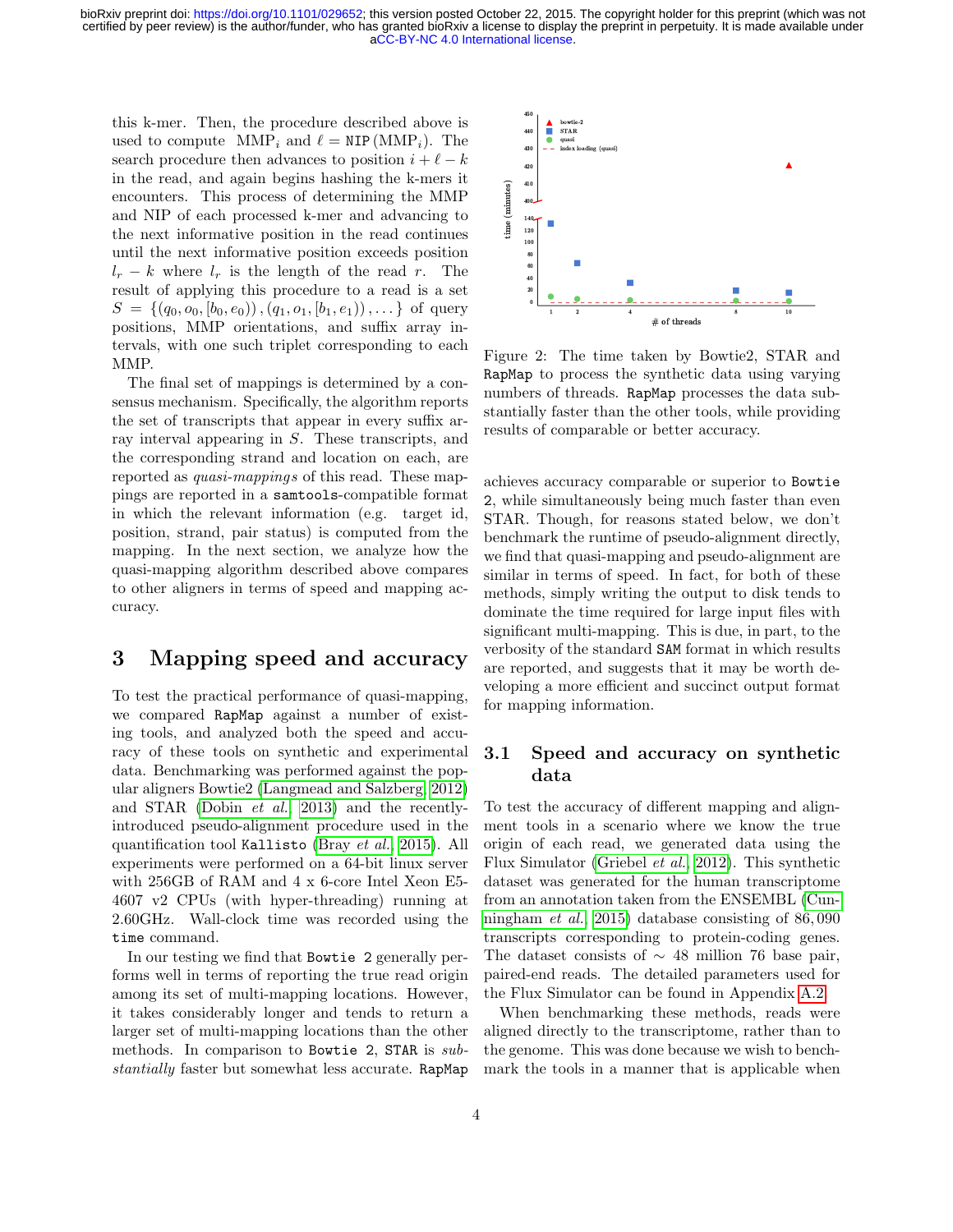the reference genome may not even be known (e.g. in de novo transcriptomics). The parameters of STAR (see Appendix [A.1\)](#page-11-1) were adjusted appropriately for this purpose (e.g. to dis-allow introns etc.). Similarly, Bowtie 2 was also used to align reads directly to the target transcriptome; the paramters for Bowtie 2 are given in Appendix [A.1.](#page-11-1)

#### 3.1.1 Mapping speed

We wish to measure, as directly as possible, just the time required by the mapping algorithms of the different tools. Thus, when benchmarking the runtime of different methods, we do not save the resulting alignments to disk. Further, to mitigate the effect of "outliers" (a small number of reads which map to a very large number of low-complexity reference positions), we bound the number of different transcripts to which a read can map to be 200. Finally, we choose not to include Kallisto in the timing benchmarks for three reasons. First, unlike all other methods tested here, it is not multi-threaded. Second, it does not provide a stand alone pseudo-aligner, and so the recorded time would also include the time required for transcriptlevel abundance estimation. Finally, we cannot account for "outlier" reads since it does not provide an option to limit the number of multi-mapping locations.

As Figure [2](#page-3-0) illustrates, RapMap out-performs both Bowtie 2 and STAR in terms of speed by a substantial margin, and finishes mapping the reads with a single thread faster than STAR and Bowtie 2 with 10 threads. We consider varying the number of threads used by RapMap and STAR to demonstrate how performance scales with the number of threads provided. On this data set, RapMap quickly approaches peak performance after using only a few threads. We believe that this is not due to limits on the scalability of RapMap, but rather because the process is so quick that, for a dataset of this size, simply reading the index constitutes a large (and growing) fraction of the total runtime (dotted line) as the number of threads is increased. Thus, we believe that the difference in runtime between RapMap and the other methods may be even larger for datasets consisting of a very large number of reads, where the disk can reach peak efficiency and the multi-threaded input parser (we use the parser from the Jellyfish (Marçais and Kingsford, [2011\)](#page-10-7) library) can provide input to RapMap quickly enough to make use of a larger number of threads. Since running Bowtie 2 with each potential number of threads on this dataset is very time-consuming, we only consider Bowtie 2's runtime using 10 threads.

#### 3.1.2 Mapping accuracy

Since the Flux Simulator records the true origin of each read, we make use of this information as ground truth data to assess the accuracy of different methods. However, since a single read may have multiple, equally-good alignments with respect to the transcriptome, care must be taken in defining accuracyrelated terms appropriately. A read is said to be correctly mapped by a method (a true positve) if the set of transcripts reported by the mapper for this read contains the true transcript. A read is said to be incorrectly mapped by a method (a false positive) if it is mapped to some set of 1 or more transcripts, none of which are the true transcript of origin. Finally, a read is considered to be incorrectly un-mapped by a method (a false negative) if the method reports no mappings (since each simulated read actually comes from some reference transcript). Given these definitions, we report precision, recall, F1-Score and false discovery rate (FDR) in Table [1](#page-5-0) using the standard definitions of these metrics. Additionally, we report the average number of "hits-per-read" (hpr) returned by each of the methods. Ideally, we want a method to return the smallest set of mappings that contains the true read origin. However, under the chosen definition of a true positive mapping, the number of reported mappings is not taken into account, and a result is considered a true positive so long as it contains the actual transcript of origin. The hpr metric allows one to assess how many extra mappings, on average, are reported by a particular method.

As expected, Bowtie 2— perhaps the most common method of directly mapping reads to transcriptmoes — performs very well in terms of precision and recall. However, we find that RapMap yields very similar (in fact, slightly better) precision and recall. STAR and Kallisto obtain similar precision to Bowtie 2 and RapMap, but have lower recall. STAR and Kallisto perform similarly in general, though Kallisto achieves a lower (better) FDR than STAR. Taking the F1-score as a summary statistic, we observe that all methods perform reasonably well, and that, in general, alignment-based methods do not seem to be more accurate than mapping-based methods. We also observe that RapMap yields very accurate mapping results that match or exceed those of Bowtie 2.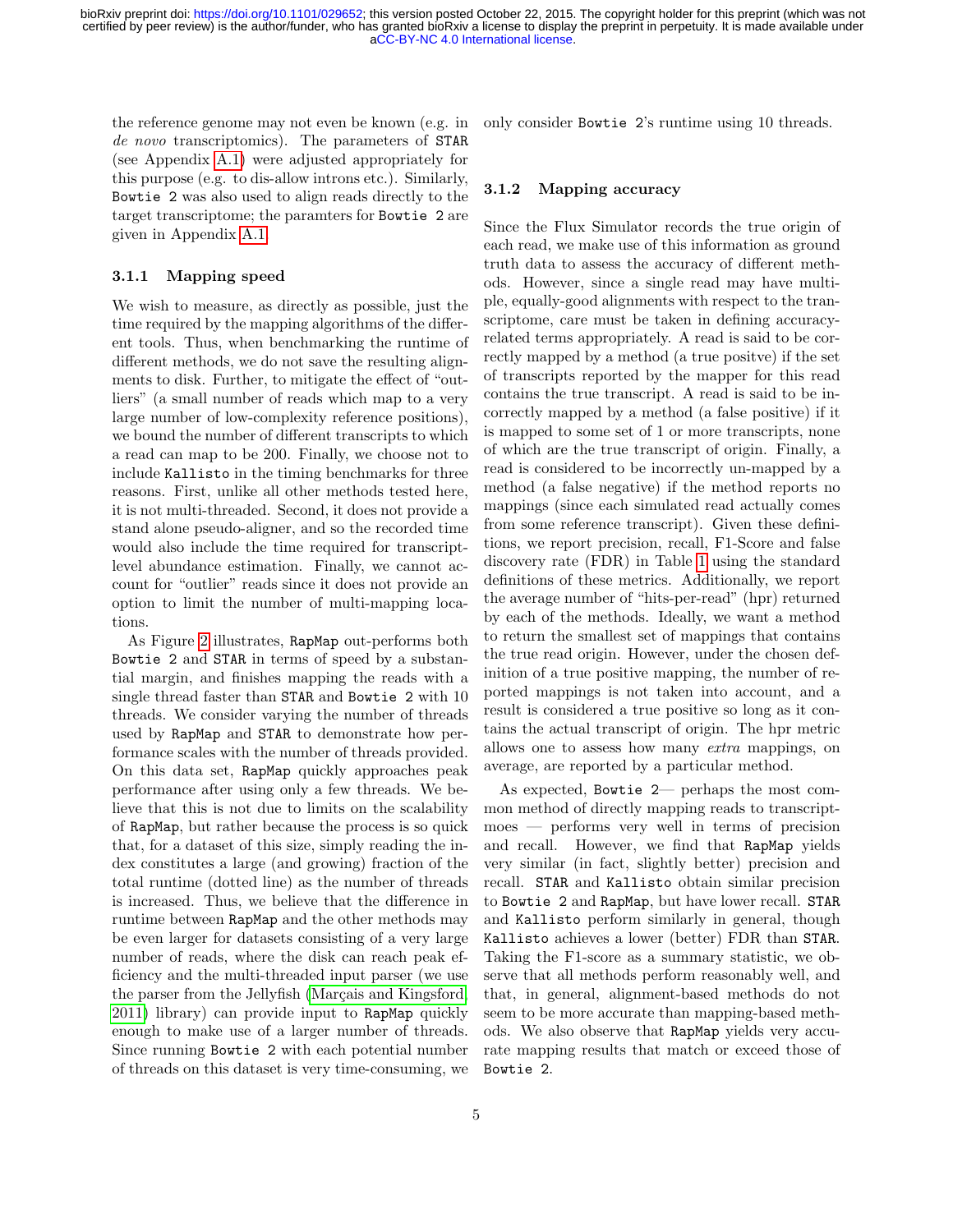<span id="page-5-0"></span>[aCC-BY-NC 4.0 International license.](http://creativecommons.org/licenses/by-nc/4.0/) certified by peer review) is the author/funder, who has granted bioRxiv a license to display the preprint in perpetuity. It is made available under bioRxiv preprint doi: [https://doi.org/10.1101/029652;](https://doi.org/10.1101/029652) this version posted October 22, 2015. The copyright holder for this preprint (which was not

|                       | Bowtie 2 | Kallisto | RapMap   | <b>STAR</b> |
|-----------------------|----------|----------|----------|-------------|
| align                 | 47579567 | 44774502 | 47677356 | 44711604    |
| recall                | 97.41    | 91.53    | 97.62    | 91.35       |
| precision             | 98.31    | 97.67    | 98.35    | 97.02       |
| F <sub>1</sub> -score | 97.86    | 94.50    | 97.98    | 94.10       |
| FDR.                  | 1.69     | 2.33     | 1.65     | 2.98        |
| hits per read         | 5.98     | 5.30     | 4.30     | 3.80        |

Table 1: Accuracy of aligners/mappers under different metrics

### 3.2 Speed and concordance on experimental data

We also explore the concordance of quasi-mapping with different mapping and alignment approaches using experimental data from the study of Cho [et al.](#page-9-11) [\(2014\)](#page-9-11). These sequencing reads are derived from human lymphoblastoid cell line GM12878 (NCBI GEO accession SRR1293902). The sample consists of  $\sim 26$ million 75 base-pair, paired-end reads sequenced on an Illumina HiSeq.

Since, we do not know the true origin of each read, we have instead examined the agreement between the different tools (see Figure [3\)](#page-5-1). Intuitively, two tools agree on the mapping locations of a read if they align / map this read to the same subset of the reference transcriptome (i.e. the same set of transcripts). More formally, we define the elements of our universe,  $\mathcal{U}$ , to be sets consisting of a read identifier and the set of transcripts returned by a particular tool. For example, if, for read  $r_i$ , tool A returns alignments to transcripts  $\{t_1, t_2, t_3\}$  then  $e_{Ai} = \{r_i, t_1, t_2, t_3\} \in \mathcal{U}$ . Similarly, if tool B maps read  $r_i$  to transcripts  $\{t_2, t_3, t_4\}$ then  $e_{Bi} = \{r_i, t_2, t_3, t_4\} \in \mathcal{U}$ . Given a universe  $\mathcal{U}$ thusly-defined, we can employ the normal notions of set intersection and difference to explore how different subsets of methods agree on the mapping locations of the sequenced reads. Using these definitions, we have computed the sizes of the intersections of the results of all tools Figure [3.](#page-5-1)

We have defined the intersections as is commonly done when creating Venn plots (though we have chosen not to to use a proportional Venn plot here since it is, in general, not possible with  $> 3$  sets). For example, the set  $B$  corresponds only to those elements returned by Bowtie 2 that do not appear in some other intersection (i.e. that are not in the set returned by any other method). Thus, the bars corresponding to each individual method represent the isolated elements where a method returns mapping



<span id="page-5-1"></span>Figure 3: Read agreement between Bowtie 2, STAR, Kallisto and RapMap

results that do not agree with any other method.

Under this measure of agreement, quasi-mapping and Kallisto appear to agree on the exact same transcript assignments for the largest number of reads. Further, quasi-mapping and Kallisto have the largest pairwise agreements with the aligners  $(STAR and Bowtie 2)$  — that is, the traditional aligners exactly agree more often with these tools than with each other. It is important to note the main reason that we see (seemingly) low agreement between Bowtie 2 and other methods is because the transcript alignment sets reported by Bowtie 2 are generally larger (i.e. contain more transcripts) than those returned by other methods, and thus fail to qualify under our notion of agreement. This occurs, partially, because RapMap and Kallisto actually only attempt to return multi-mapping locations that are equivalently "best" (STAR seems to do this fairly often as well). However, unlike Bowtie 1, which provided an option to return only the best "stratum" of alignments, there is no way to require that Bowtie 2 return only the best multi-mapping locations for a read. We observe similar behavior for Bowtie 2 (i.e. that it returns a larger set of mapping locations) in the synthetic tests as well, where the average number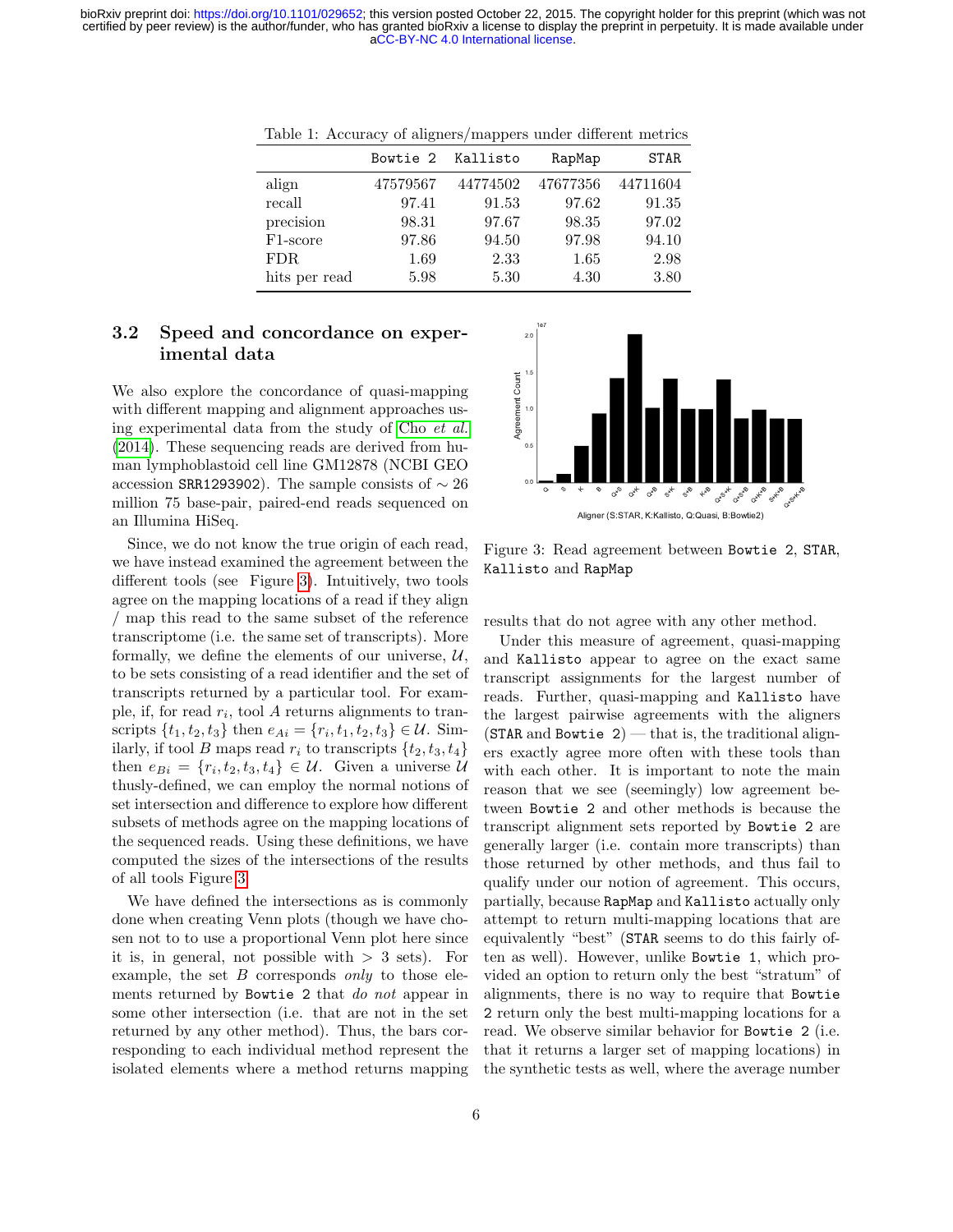of hits per read is higher than for the other methods (see Table [1\)](#page-5-0). In terms of runtime, RapMap, STAR and Bowtie 2 take 3, 26, and 1020 minutes respectively to align the reads from this experiment using 4 threads. We also observed a similar trend in terms of the average number of hits per read here as we did in the synthetic dataset. The average number of hits per read on this data were 4.56, 4.68, 4.21, 7.97 for RapMap, Kallisto, STAR and Bowtie 2 respectively.

# 4 Application of quasi mapping to RNA-seq quantification

While mapping cannot act as a stand-in for full alignments in all contexts, one problem where similar approaches have already proven very useful is transcript abundance estimation. Recent work [\(Patro](#page-10-4) et al., [2014;](#page-10-4) [Zhang and Wang, 2014;](#page-10-8) Bray [et al.](#page-9-8), [2015;](#page-9-8) [Pa](#page-10-9)tro [et al.](#page-10-9), [2015\)](#page-10-9) has demonstrated that full alignments are not necessary to obtain accurate quantification results. Rather, simply knowing the transcripts and positions where reads may have reasonably originated is sufficient to produce accurate estimates of transcript abundance. Thus, we have chosen to apply quasi-mapping to transcript-level quantification as an example application, and have implemented our modifications as an update to the Sailfish [\(Patro](#page-10-4) et al., [2014\)](#page-10-4) software, which we refer to as quasi-Sailfish. Here, we compare this updated method to the transcript-level quantification tools RSEM (Li [et al.](#page-10-10), [2010\)](#page-10-10), Tigar2 [\(Nariai](#page-10-11) et al., [2014\)](#page-10-11) and Kallisto (Bray [et al.](#page-9-8), [2015\)](#page-9-8), the last of which is based on the pseudo-alignment concept mentioned above.

#### 4.1 Transcript quantification

In an RNA-seq experiment, the underlying transcriptome consists of M transcripts and their respective counts. The transcriptome can be represented as a set  $\mathcal{X} = \{(t_1, \ldots, t_M), (c_1, \ldots, c_M)\}\$ , where  $t_i$  denotes the nucleotide sequence of transcript  $i$  and  $c_i$  denotes the number of copies of  $t_i$  in the sample. The length of transcript  $t_i$  is denoted by  $l_i$ . Under ideal, uniform, sampling conditions (i.e. without considering various types of experimental bias), the probability of drawing a fragment from any position of transcript  $t_i$  is proportional to its nucleotide fraction (Li [et al.](#page-10-10), [2010\)](#page-10-10)

denoted by

$$
\eta_i = \frac{c_i l_i}{\sum_{j=1}^M c_j l_j}.\tag{1}
$$

If we normalize the  $\eta_i$  for each transcript by its length  $l_i$ , we obtain a measure of the relative abundance of each transcript called the transcript fraction (Li [et al.](#page-10-10), [2010\)](#page-10-10), which is given by

$$
\tau_i = \frac{\frac{\eta_i}{l_i}}{\sum_{j=1} \frac{\eta_i}{l_i}}.\tag{2}
$$

When performing transcript-level quantification,  $\eta$ and  $\tau$  are generally the quantities we are interested in inferring. Since they are directly related, knowing one allows us to directly compute the other. Below, we describe our approach to approximating the estimated number of reads originating from each transcript, from which we estimate  $\tau$  and the immediately related metric of transcripts per million (TPM).

#### 4.2 Quasi-mapping-based Sailfish

Using the quasi-mapping procedure provided by RapMap as a library, we have updated the Sailfish [\(Patro](#page-10-4) et al., [2014\)](#page-10-4) software to make use of quasimapping, as opposed to individual k-mer counting, for transcript-level quantification. In the updated version of Sailfish, the index command builds the quasi-index over the reference transcriptome as described in Section [2.](#page-1-0) Given the index and a set of sequenced reads, the quant command quasi-maps the reads and uses the resulting mapping information to estimate transcript abundances.

To reduce the memory usage and computational requirements of the inference procedure, quasi-Sailfish reduces the mapping information to a set of equivalence classes over sequenced fragments. These equivalence classes are similar to those used in [Nicolae](#page-10-12) [et al.](#page-10-12) [\(2011\)](#page-10-12), except that the position of each fragment within a transcript is not considered when defining the equivalence relation. Specifically, any fragments that map to exactly the same set of transcripts are placed into the same equivalence class. Following the notation of [Patro](#page-10-9) et al. [\(2015\)](#page-10-9), equivalence classes are denoted as  $\mathcal{C} = \{C^1, C^2, \dots\}$ , and the count of fragments associated with equivalence class  $\mathcal{C}^j$  is given by  $d^j$ . Associated with each equivalence class  $\mathcal{C}^j$  is an ordered collection of transcript identifiers  $\mathbf{t}^j = (t_{j1}, t_{j2}, \dots)$  which is simply the collection of transcripts to which all equivalent fragments in this class map. We call  $\mathbf{t}^j$  the *label* of class  $\mathcal{C}^j$ .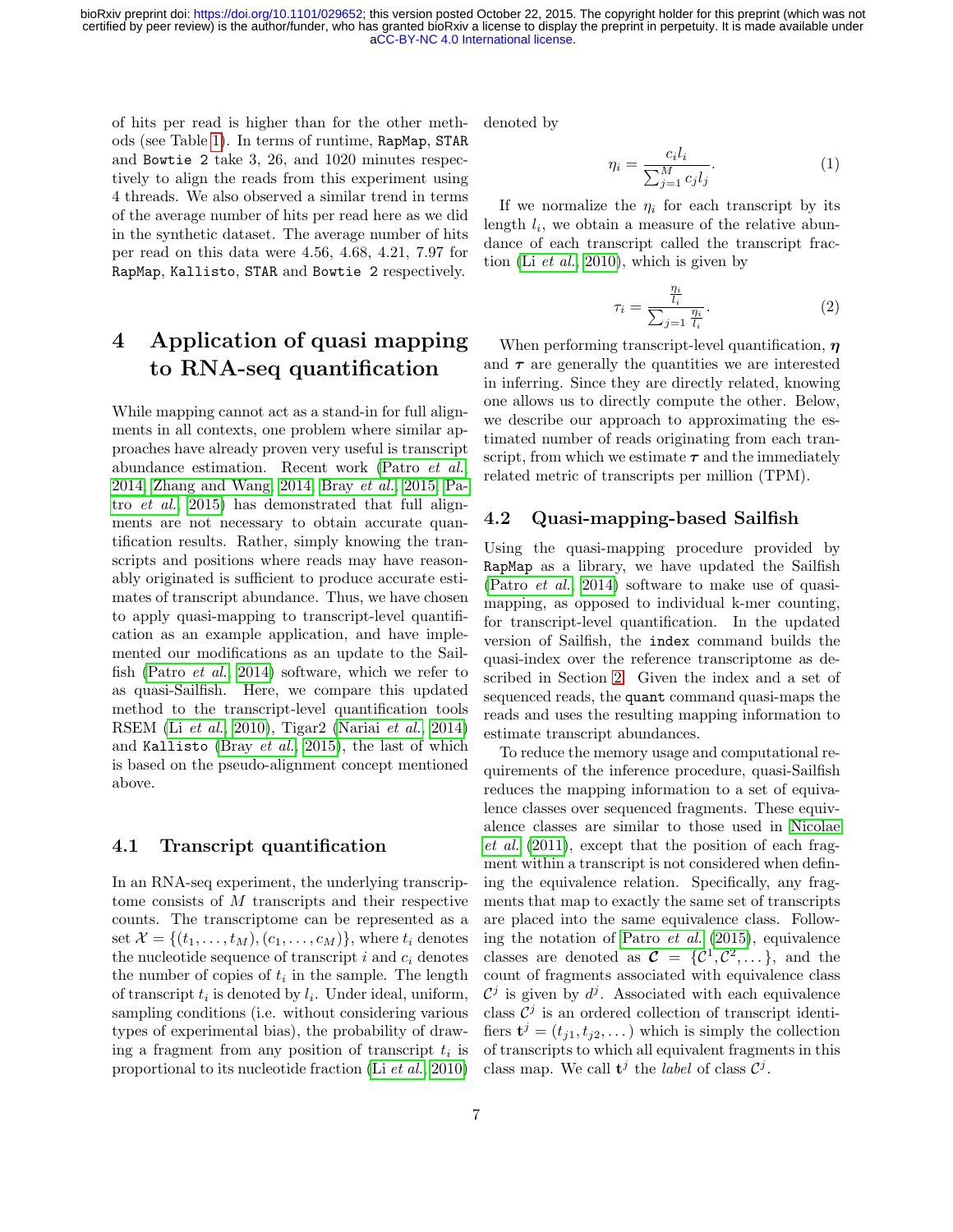#### 4.2.1 Inferring transcript abundances

The equivalence classes  $\mathcal C$  and their associated counts are used to estimate the number of fragments originating from each transcript. The estimated count vector is denoted by  $\alpha$ , and  $\alpha_i$  is the estimated number of reads originating from transcript  $t_i$ . In quasi-Sailfish, we use the variational Bayesian expectation maximization (VBEM) algorithm to infer the parameters (the estimated number of reads originating from each transcript) that maximize a variational objective. Specifically, we maximize a simplified version of the variational objective of [Nariai](#page-10-13) et al. [\(2013\)](#page-10-13).

The VBEM update rule can be written as a simple iterative update in terms of the equivalence classes, their counts, and the prior  $(\alpha_0)$ . The iterative update rule for the VBEM is:

<span id="page-7-0"></span>
$$
\alpha_i^{u+1} = \alpha_0 + \sum_{\mathcal{C}^j \in \mathcal{C}} d_j \left( \frac{e^{\gamma_i^u} \frac{1}{l_i}}{\sum_{t_k \in \mathbf{t}^j} e^{\gamma_k^u} \frac{1}{l_k}} \right), \qquad (3)
$$

where

$$
\gamma_i^u = \Psi(\alpha_0 + \alpha_i^u) - \Psi(\sum_k \alpha_0 + \alpha_k^u) \tag{4}
$$

and  $\Psi(\cdot)$  is the digamma function. Here,  $\hat{l}_i$  is the  $ef$ fective length of transcript  $t_i$  computed as in Li [et al.](#page-10-10)  $(2010)$ . To determine the final estimated counts  $\alpha$  — Equation [\(3\)](#page-7-0) is iterated until convergence. The estimated counts are considered to have converged when no transcript has estimated counts differing by more than one percent between successive iterations.

Given  $\alpha$ , we compute the TPM for transcript i as

$$
TPM_i = 10^6 \frac{\frac{\alpha_i}{\hat{l}_i}}{\sum_j \frac{\alpha_j}{\hat{l}_j}}.\tag{5}
$$

Sailfish outputs, for each transcript, its name, length, TPM and the estimated number of reads originating from it.

### 4.3 Performance comparison with other quantification tools

We compared the accuracy of quasi-Sailfish (q-Sailfish in Table [2\)](#page-8-0) to the transcript-level quantification tools RSEM (Li [et al.](#page-10-10), [2010\)](#page-10-10), Tigar 2 [\(Nar](#page-10-11)iai [et al.](#page-9-8), [2014\)](#page-10-11), and Kallisto (Bray et al., [2015\)](#page-9-8) using 6 different accuracy metrics and data from two different simulation pipelines. One of the simulated datasets was generated with the Flux Simulator [\(Griebel](#page-9-9) et al., [2012\)](#page-9-9), and is the same dataset

used in Section [3](#page-3-1) to assess mapping accuracy and performance on synthetic data. The other dataset was generated using the RSEM-sim simulator via the same methodology adopted by Bray [et al.](#page-9-8) [\(2015\)](#page-9-8). That is, RSEM was run on sample NA12716 7 of the Geuvadis RNA-seq data [\(Lappalainen](#page-10-14) et al., [2013\)](#page-10-14) to learn model parameters and estimate true expression. The learned model was then used to generate the simulated dataset, which consists of 30 million 75 bp paired-end reads.

We measure the accuracy of each method based on the estimated versus true number of reads originating from each transcript, and we consider 6 different metrics of accuracy; proportionality correlation [\(Lovell](#page-10-15) [et al.](#page-10-15), [2015\)](#page-10-15), Spearman correlation, the true positive error fraction (TPEF), the true positive median error (TPME), the mean absolute relative difference (MARD) and the weighted mean absolute relative difference (wMARD). We define the latter four metrics below, letting  $x_i$  denote the true number of reads originating from transcript  $i$  and  $y_i$  denote the estimated number of reads.

<span id="page-7-1"></span>The relative error for transcript i  $(RE_i)$  is given by

$$
RE_i = \frac{x_i - y_i}{x_i}.
$$
\n(6)

<span id="page-7-2"></span>The error indicator for transcript  $i$  (EI<sub>i</sub>) is given by

$$
EI_i = \begin{cases} 1 & \text{if } |RE_i| > 0.1 \\ 0 & \text{otherwise} \end{cases}, \tag{7}
$$

and it is equal to 1 if the estimated count for this truly expressed transcript (it is undefined, as is  $RE_i$ , when  $x_i = 0$ ) differs from the true count by more than 10%. Given Equations [\(6\)](#page-7-1) and [\(7\)](#page-7-2), the aggregate true positive error fraction (TPEF) is defined as

$$
\text{TPEF} = \frac{1}{|X^+|} \sum_{i \in X^+} EI_i. \tag{8}
$$

Here,  $X^+$  is the set of "truly expressed" transcripts (those having at least 1 read originating from them in the ground truth). Similarly, the true positive median error is define as

$$
TPME = \text{median}(\{RE_i\}_{i \in X^+})\,. \tag{9}
$$

Finally, the absolute relative difference for transcript i  $(ARD<sub>i</sub>)$  is defined as

$$
ARD_i = \begin{cases} 0 & \text{if } x_i + y_i = 0\\ \frac{|x_i - y_i|}{0.5(x_i + y_i)} & \text{otherwise} \end{cases}
$$
 (10)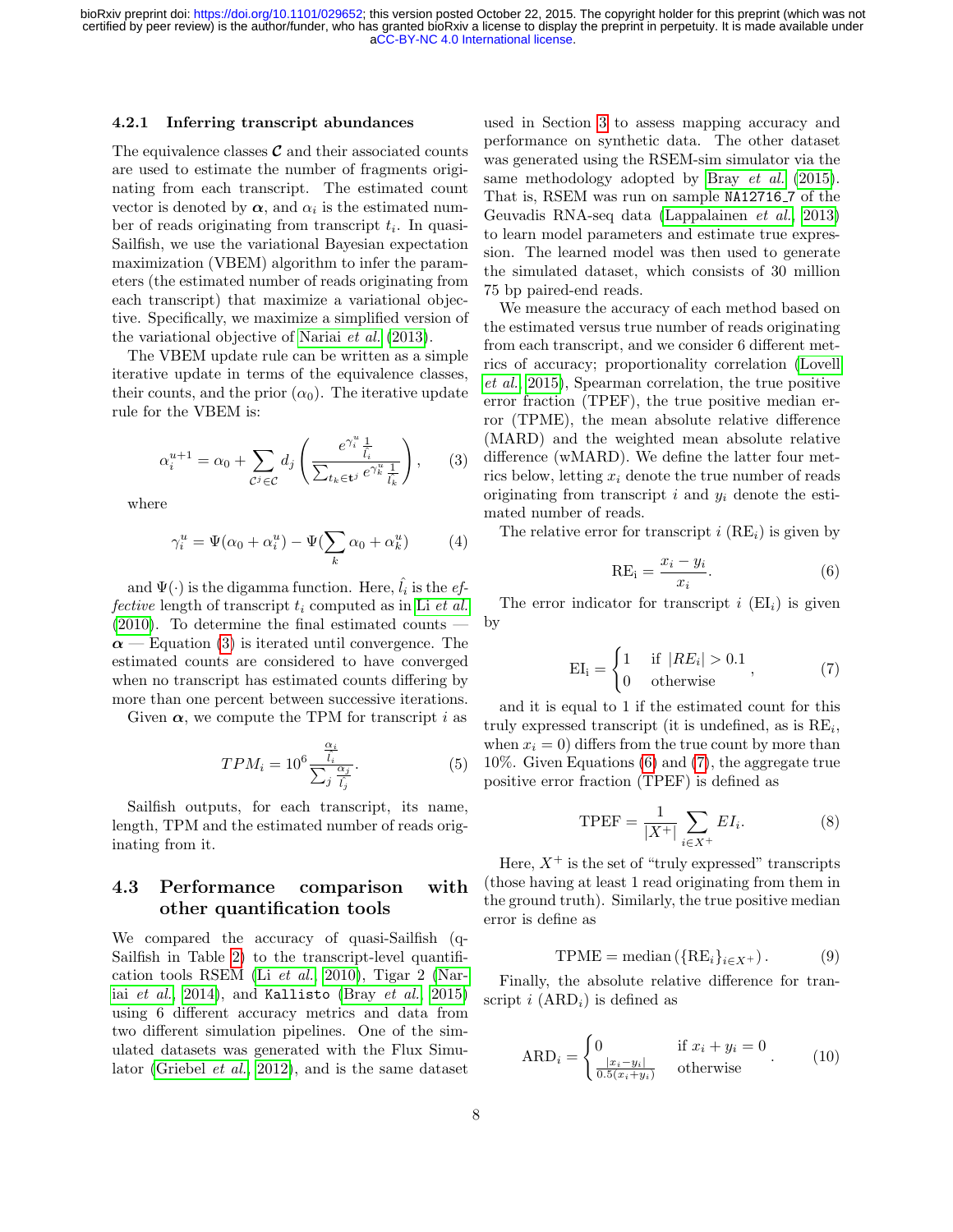[aCC-BY-NC 4.0 International license.](http://creativecommons.org/licenses/by-nc/4.0/) certified by peer review) is the author/funder, who has granted bioRxiv a license to display the preprint in perpetuity. It is made available under bioRxiv preprint doi: [https://doi.org/10.1101/029652;](https://doi.org/10.1101/029652) this version posted October 22, 2015. The copyright holder for this preprint (which was not

|                       | Flux simulation |             |            | RSEM-sim simulation |          |             |            |         |
|-----------------------|-----------------|-------------|------------|---------------------|----------|-------------|------------|---------|
|                       | Kallisto        | <b>RSEM</b> | q-Sailfish | Tigar 2             | Kallisto | <b>RSEM</b> | q-Sailfish | Tigar 2 |
| Proportionality corr. | 0.74            | 0.78        | 0.75       | 0.77                | 0.91     | 0.93        | 0.92       | 0.93    |
| Spearman corr.        | 0.69            | 0.73        | 0.71       | 0.72                | 0.91     | 0.93        | 0.92       | 0.93    |
| <b>TPEF</b>           | 0.77            | 0.96        | 0.61       | 0.59                | 0.53     | 0.49        | 0.52       | 0.50    |
| <b>TPME</b>           | $-0.24$         | $-0.37$     | $-0.10$    | $-0.09$             | $-0.00$  | $-0.01$     | 0.00       | 0.00    |
| MARD                  | 0.36            | 0.29        | 0.31       | 0.26                | 0.29     | 0.25        | 0.26       | 0.23    |
| wMARD                 | 4.68            | 5.23        | 4.47       | 4.35                | 1.00     | 0.88        | 1.02       | 0.94    |

<span id="page-8-0"></span>Table 2: Performance evaluation of different tools along with quasi enabled sailfish (q-Sailfish) with other tools on synthetic data generated by Flux simulator and RSEM simulator

Consequently, the mean absolute relative difference (MARD) is defined as

$$
MARD = \frac{1}{M} \sum_{i} ARD_{i}
$$
 (11)

and the weighted mean absolute relative difference (wMARD) is defined as

$$
\text{wMARD} = \sum_{i \in \text{ARD}^+} \frac{\log\left(\max\left(x_i, y_i\right)\right) \text{ARD}_i}{M}, \quad (12)
$$

where,  $ARD^+ = \{i|ARD_i > 0\}$ , and M is the total number of transcripts.

Each of these metrics captures a different notion of accuracy, and so we consider many different metrics to provide a more comprehensive perspective on quantifier accuracy. The first two metrics — proportionality and Spearman correlation — provide a global notion of how well the estimated and true counts agree, but are fairly coarse measures. The true positive error fraction (TPEF) assesses the fraction of transcripts where the estimate is different from the true count by more than some nominal fraction (in this case 10%). Unlike TPEF, the TPME metric takes into account the direction of the mis-estimate (i.e. is the estimate an over or under-estimate of the true value?). However, both of these metrics are assessed only on truly-expressed transcripts, and so provide no insight into the tendency of a quantifier to produce false positive estimates.

The absolute relative difference (ARD) metric has the benefit of being defined on all transcripts as opposed to only those which are truly expressed. The possible value of the ARD ranges from 0 to 2, where 0 represents perfect agreement between the true and predicted values and 2 is the maximum possible difference. Since the values of this metric are tightly bounded, the aggregate metric, MARD, is not dominated by high expression transcripts. Unfortunately, for this reason, it has limited ability to capture the magnitude of mis-estimation. Finally, the wMARD metric attempts to account for the magnitude of misestimation, while still trying to ensure that the measure is not completely dominated by high expression transcripts. This is done by scaling each  $ARD_i$  value by the logarithm of the expression.

Table [2,](#page-8-0) shows the performance of all 4 quantifiers, under all 6 metrics, on both datasets we consider. While all methods seem to perform reasonably well, some patterns emerge. RSEM seems to perform very well in terms of the correlation metrics, but less well in terms of the TPEF, TPME, and wMARD metrics (specifically in the Flux Simulatorgenerated dataset). This is likely a result of the lower mapping rate obtained by RSEM's very strict Bowtie 2 parameters on this data. Tigar 2 generally performs very well under a broad range of metrics, and produces highly-accurate results. However, it is by far the slowest method considered here, and requires over a day to complete on the Flux simulator data and almost 7 hours to complete on the RSEMsim data given 16 threads (and not including Bowtie 2 alignment time). Finally, both quasi-Sailfish and Kallisto perform well in general under multiple different metrics, with quasi-Sailfish tending to produce somewhat more accurate estimates. Both of these methods also completed in a matter of minutes on both datasets.

One additional pattern that emerges is that the RSEM-sim data appears to present a much simpler inference problem compared to the Flux Simulator data. One reason for this may be that the RSEMsim data is very "clean" — yielding concordant mapping rates well over 99%, even under RSEM's strict Bowtie 2 mapping parameters. As such, all meth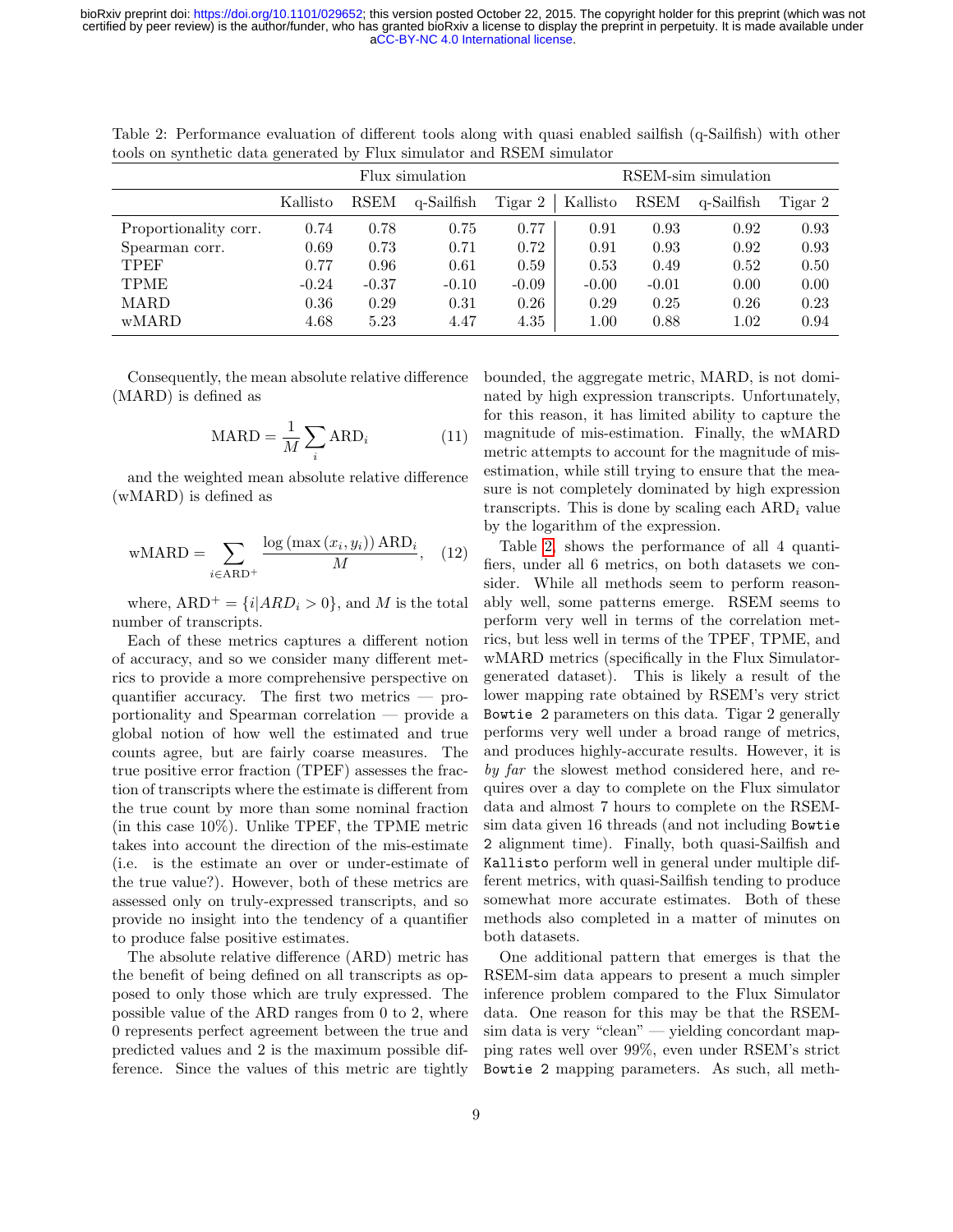ods tend to perform well on this data, and there is comparatively little deviation between the methods under most metrics.

traditional alignment information is un-necessary for downstream analysis.

### 5 Discussion & Conclusion

In this paper we have argued for the usefulness of our novel algorithm, quasi-mapping, for mapping RNAseq reads. More generally, we suspect that read mapping, wherein sequencing reads are assigned to reference locations, but base-to-base alignments are not computed, is a broadly useful tool. The speed of traditional aligners like Bowtie 2 and STAR is limited by the fact that they must produce optimal alignments for each location to which a read is reported to align.

One area in which recent work has shown that traditional alignments are not necessary to produce accurate results is transcript-level abundance estimation. To apply quasi-mapping in this context, we have updated the Sailfish software to make use of the quasi-mapping information produced by RapMap, rather than direct k-mer counts, for purposes of transcript-level abundance estimation. This update improves both the speed and accuracy of Sailfish, and also reduces the complexity of its codebase. We demonstrate, on synthetic data generated via two different simulators, that the resulting quantification estimates have accuracy comparable to state-of-the-art tools.

However, RapMap is a stand-alone mapping program, and need not be used only for transcript quantification. We expect that mapping will prove a useful and rapid alternative to alignment for tasks ranging from clustering de novo assembled transcripts (as in [Davidson and Oshlack](#page-9-5) [\(2014\)](#page-9-5)) to filtering large read sets (e.g. to check for contaminants or the presence or absence specific targets) to more mundane tasks like quality control (e.g. ensuring that a sufficient fraction of reads map to the reference from which they are derived) and, potentially, even to related tasks like metagenomic and metatranscriptomic classification and abundance estimation.

In addition to the quasi-mapping procedure described in this paper, RapMap also exposes an independent, multi-threaded re-implementation of the concept of pseudo-alignment, as originally introduced by Bray [et al.](#page-9-8) [\(2015\)](#page-9-8) in the Kallisto software. We hope that the availability of RapMap, and the efficient and accurate mapping algorithms it exposes, will encourage the community to explore replacing alignment with mapping in the numerous scenarios where

### Acknowledgement

The authors would like to thank Geet Duggal and Richard Smith-Unna for useful discussions regarding various aspects of this work.

### References

- <span id="page-9-8"></span>Bray, N., Pimentel, H., Melsted, P., and Pachter, L. (2015). Near-optimal RNA-Seq quantification.  $arXiv$  preprint arXiv:1505.02710.
- <span id="page-9-11"></span>Cho, H., Davis, J., Li, X., Smith, K. S., Battle, A., and Montgomery, S. B. (2014). High-resolution transcriptome analysis with long-read RNA sequencing. PLoS ONE, 9(9), e108095.
- <span id="page-9-10"></span>Cunningham, F., Amode, M. R., Barrell, D., Beal, K., Billis, K., Brent, S., Carvalho-Silva, D., Clapham, P., Coates, G., Fitzgerald, S., et al. (2015). Ensembl 2015. Nucleic acids research, 43(D1), D662–D669.
- <span id="page-9-5"></span>Davidson, N. M. and Oshlack, A. (2014). Corset: enabling differential gene expression analysis for de novo assembled transcriptomes. Genome biology,  $15(7)$ ,  $410$ .
- <span id="page-9-3"></span>Dobin, A., Davis, C. A., Schlesinger, F., Drenkow, J., Zaleski, C., Jha, S., Batut, P., Chaisson, M., and Gingeras, T. R. (2013). Star: ultrafast universal rna-seq aligner. Bioinformatics, 29(1), 15–21.
- <span id="page-9-9"></span>Griebel, T., Zacher, B., Ribeca, P., Raineri, E., Lacroix, V., Guigó, R., and Sammeth, M. (2012). Modelling and simulating generic rna-seq experiments with the flux simulator. Nucleic acids re $search, 40(20), 10073-10083.$
- <span id="page-9-6"></span>Gusfield, D. (1997). Algorithms on Strings, Trees, and Sequences: Computer Science and Computational Biology. Cambridge University Press, New York, NY, USA.
- <span id="page-9-2"></span>Hach, F., Hormozdiari, F., Alkan, C., Hormozdiari, F., Birol, I., Eichler, E. E., and Sahinalp, S. C. (2010). mrsfast: a cacheoblivious algorithm for short-read mapping. Nature methods, 7(8), 576–577.
- <span id="page-9-7"></span>Ilie, L., Navarro, G., and Tinta, L. (2010). The longest common extension problem revisited and applications to approximate string searching. Journal of Discrete Algorithms, 8(4), 418–428.
- <span id="page-9-4"></span>Kim, D., Langmead, B., and Salzberg, S. L. (2015). Hisat: a fast spliced aligner with low memory requirements. Nature methods, 12(4), 357–360.
- <span id="page-9-1"></span>Langmead, B. and Salzberg, S. L. (2012). Fast gapped-read alignment with Bowtie 2. Nature methods,  $9(4)$ , 357-359.
- <span id="page-9-0"></span>Langmead, B., Trapnell, C., Pop, M., Salzberg, S. L., et al. (2009). Ultrafast and memory-efficient alignment of short dna sequences to the human genome. Genome Biology, 10(3), R25.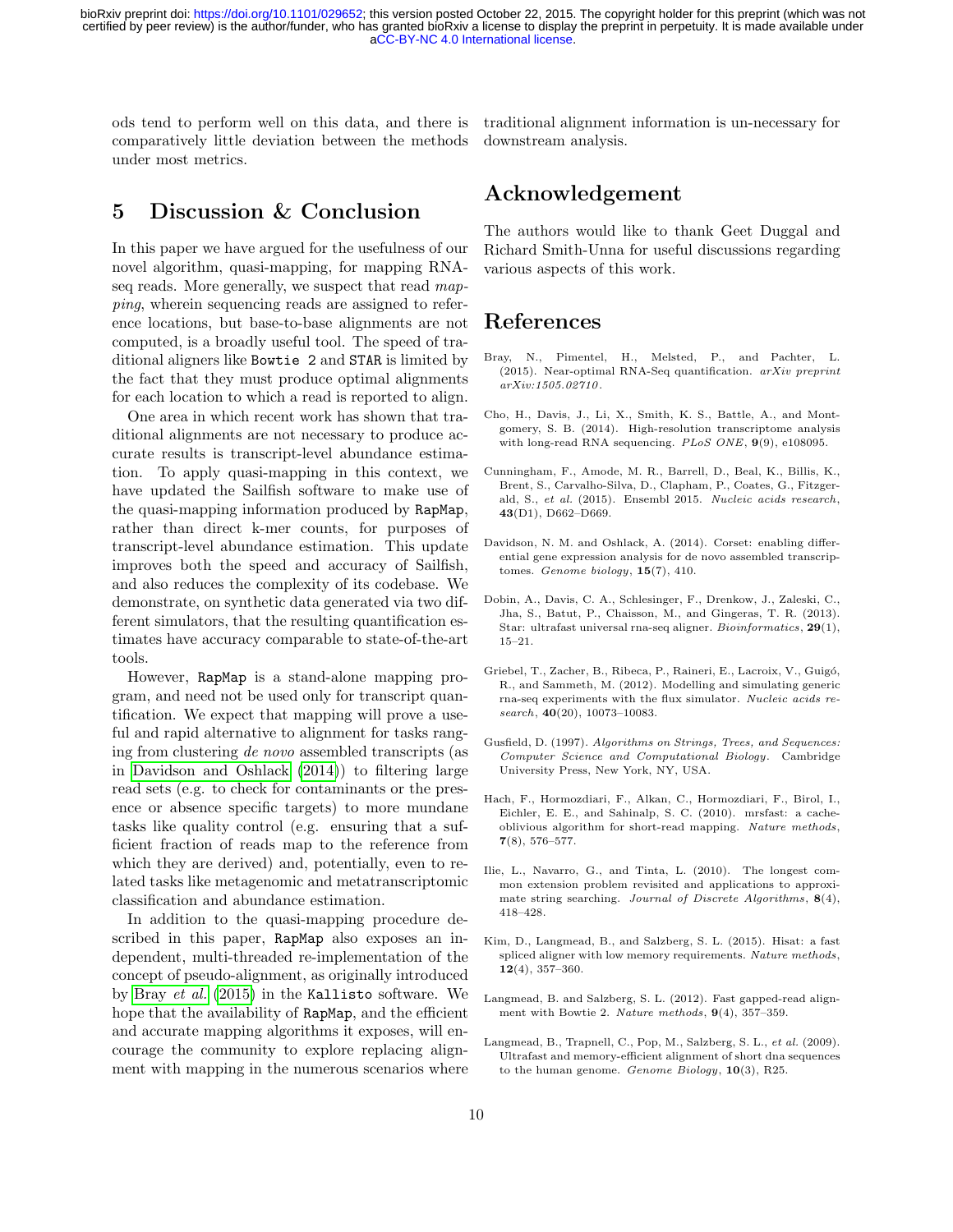- <span id="page-10-14"></span>Lappalainen, T., Sammeth, M., Friedländer, M. R., AC't Hoen, P., Monlong, J., Rivas, M. A., Gonzàlez-Porta, M., Kurbatova, N. Griebel, T., Ferreira, P. G., et al. (2013). Transcriptome and genome sequencing uncovers functional variation in humans. Nature.
- <span id="page-10-10"></span>Li, B., Ruotti, V., Stewart, R. M., Thomson, J. A., and Dewey, C. N. (2010). Rna-seq gene expression estimation with read mapping uncertainty. *Bioinformatics*, **26**(4), 493-500.
- <span id="page-10-1"></span>Li, H. (2013). Aligning sequence reads, clone sequences and assembly contigs with bwa-mem.
- <span id="page-10-0"></span>Li, H. and Durbin, R. (2009). Fast and accurate short read alignment with burrows–wheeler transform. Bioinformatics,  $25(14)$ , 1754–1760.
- <span id="page-10-3"></span>Li, H., Ruan, J., and Durbin, R. (2008). Mapping short dna sequencing reads and calling variants using mapping quality scores. Genome research,  $18(11)$ ,  $1851-1858$ .
- <span id="page-10-2"></span>Liao, Y., Smyth, G. K., and Shi, W. (2013). The subread aligner: fast, accurate and scalable read mapping by seed-and-vote. Nucleic acids research,  $41(10)$ , e108-e108.
- <span id="page-10-15"></span>Lovell, D., Pawlowsky-Glahn, V., Egozcue, J. J., Marguerat, S., and Bähler, J. (2015). Proportionality: a valid alternative to correlation for relative data. PLoS computational biology, 11(3), e1004075.
- <span id="page-10-5"></span>Manber, U. and Myers, G. (1993). Suffix arrays: a new method for on-line string searches. siam Journal on Computing, 22(5), 935–948.
- <span id="page-10-7"></span>Marçais, G. and Kingsford, C. (2011). A fast, lock-free approach for efficient parallel counting of occurrences of k-mers. Bioin $formatics, 27(6), 764-770.$
- <span id="page-10-13"></span>Nariai, N., Hirose, O., Kojima, K., and Nagasaki, M. (2013). Tigar: transcript isoform abundance estimation method with gapped alignment of rna-seq data by variational bayesian inference. Bioinformatics, 29, btt381.
- <span id="page-10-11"></span>Nariai, N., Kojima, K., Mimori, T., Sato, Y., Kawai, Y., Yamaguchi-Kabata, Y., and Nagasaki, M. (2014). Tigar2: sensitive and accurate estimation of transcript isoform expression with longer rna-seq reads. BMC genomics,  $15(Suppl 10)$ , S5.
- <span id="page-10-12"></span>Nicolae, M., Mangul, S., Mandoiu, I., and Zelikovsky, A. (2011). Estimation of alternative splicing isoform frequencies from rnaseq data. Algorithms for Molecular Biology, 6:9.
- <span id="page-10-4"></span>Patro, R., Mount, S. M., and Kingsford, C. (2014). Sailfish enables alignment-free isoform quantification from rna-seq reads using lightweight algorithms. Nature biotechnology, 32(5), 462–464.
- <span id="page-10-9"></span>Patro, R., Duggal, G., and Kingsford, C. (2015). Salmon: Accurate, versatile and ultrafast quantification from rna-seq data using lightweight-alignment.  $bioRxiv$ , 9, 021592.
- <span id="page-10-6"></span>Vigna, S. (2008). Broadword implementation of rank/select queries. In Experimental Algorithms, pages 154–168. Springer.
- <span id="page-10-8"></span>Zhang, Z. and Wang, W. (2014). Rna-skim: a rapid method for rna-seq quantification at transcript level. Bioinformatics, 30(12), i283–i292.